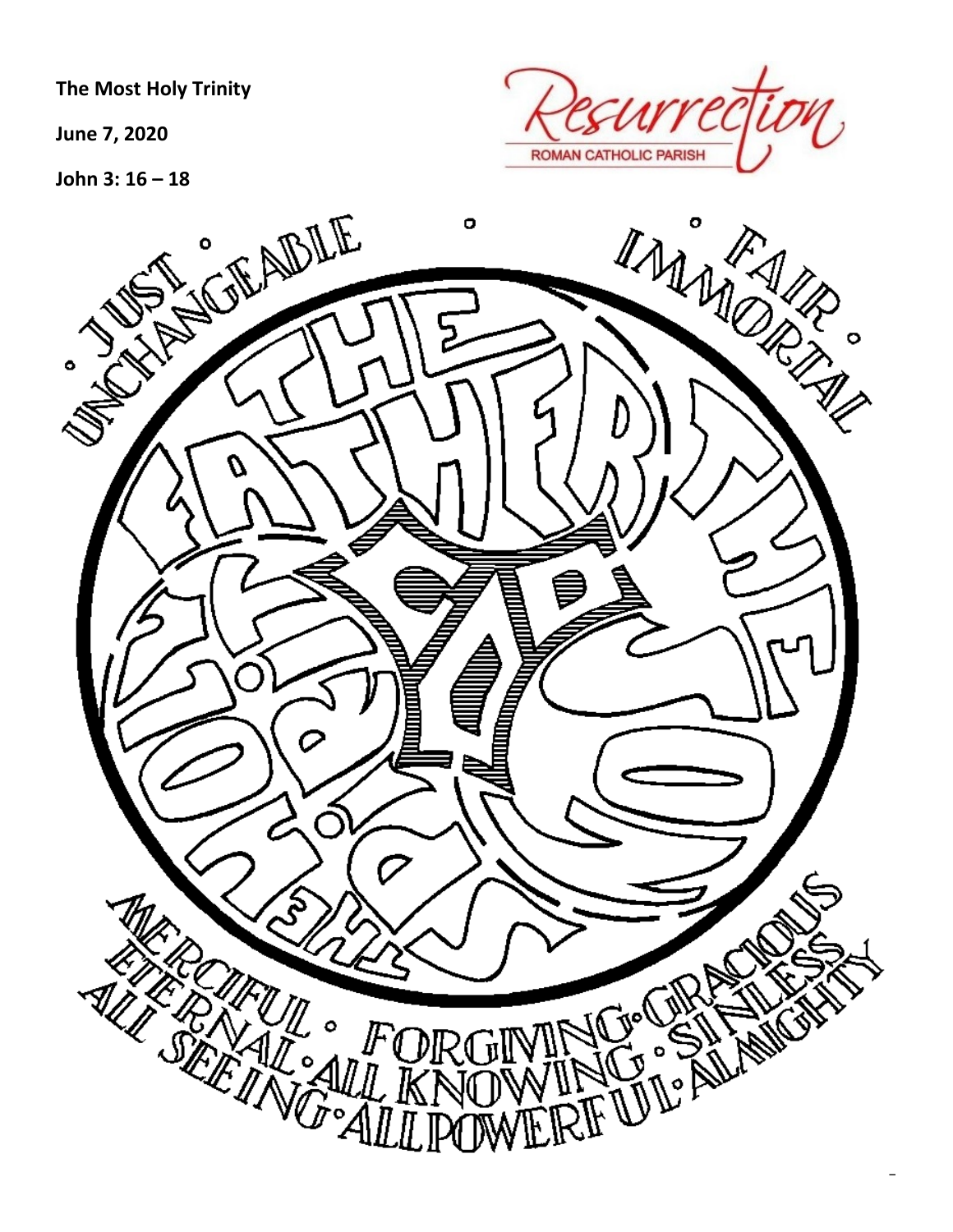### **CatholicMom.com Mass Worksheet**

*Celebrating Our Catholic Faith*

| Name:                                                                                                                                                                                                |  |  |  |  |  |  |  |  |  |  |
|------------------------------------------------------------------------------------------------------------------------------------------------------------------------------------------------------|--|--|--|--|--|--|--|--|--|--|
| Sunday, June 15 <sup>th</sup> , 2014                                                                                                                                                                 |  |  |  |  |  |  |  |  |  |  |
|                                                                                                                                                                                                      |  |  |  |  |  |  |  |  |  |  |
| What is the Holy Trinity?<br>It is Heaven.<br>It is Mary, Joseph, and Jesus. It is Peter, James, and John<br>It is God the Father, God the Son, and God the Holy Spirit.                             |  |  |  |  |  |  |  |  |  |  |
| Is God one Person?<br>No, He is three Persons in one God. Yes, He is just one Person.                                                                                                                |  |  |  |  |  |  |  |  |  |  |
| Do we worship three gods?<br>Yes!<br>No, we worship just one God.                                                                                                                                    |  |  |  |  |  |  |  |  |  |  |
| 2. From which book of the Bible is today's first reading?<br>Judges<br>Exodus<br>2 Kings<br>Ruth 1 Samuel<br>Joshua                                                                                  |  |  |  |  |  |  |  |  |  |  |
| 3. The Responsorial usually comes from a Psalm, but today it does not! From which book<br>of the Bible does today's Responsorial come?<br>Song of Solomon Daniel<br>1 Samuel<br>2 Samuel<br>Proverbs |  |  |  |  |  |  |  |  |  |  |
| 4. From which book of the Bible is today's second reading?<br>1 Corinthians<br>2 Corinthians<br>Hebrews<br>Galatians<br>James                                                                        |  |  |  |  |  |  |  |  |  |  |
| 5. From which book of the Bible is today's Gospel reading?<br>Matthew<br>Mark<br>Luke<br>John                                                                                                        |  |  |  |  |  |  |  |  |  |  |
| Does God love the world that He made or does He not like it?<br>God loves the world. God is not sure. God does NOT like the world.                                                                   |  |  |  |  |  |  |  |  |  |  |
| Why did God send His Son, Jesus, to the world?<br>So that all the bad people would be punished.<br>So that everyone would have the chance to live forever with Him.<br>Jesus wanted to have fun.     |  |  |  |  |  |  |  |  |  |  |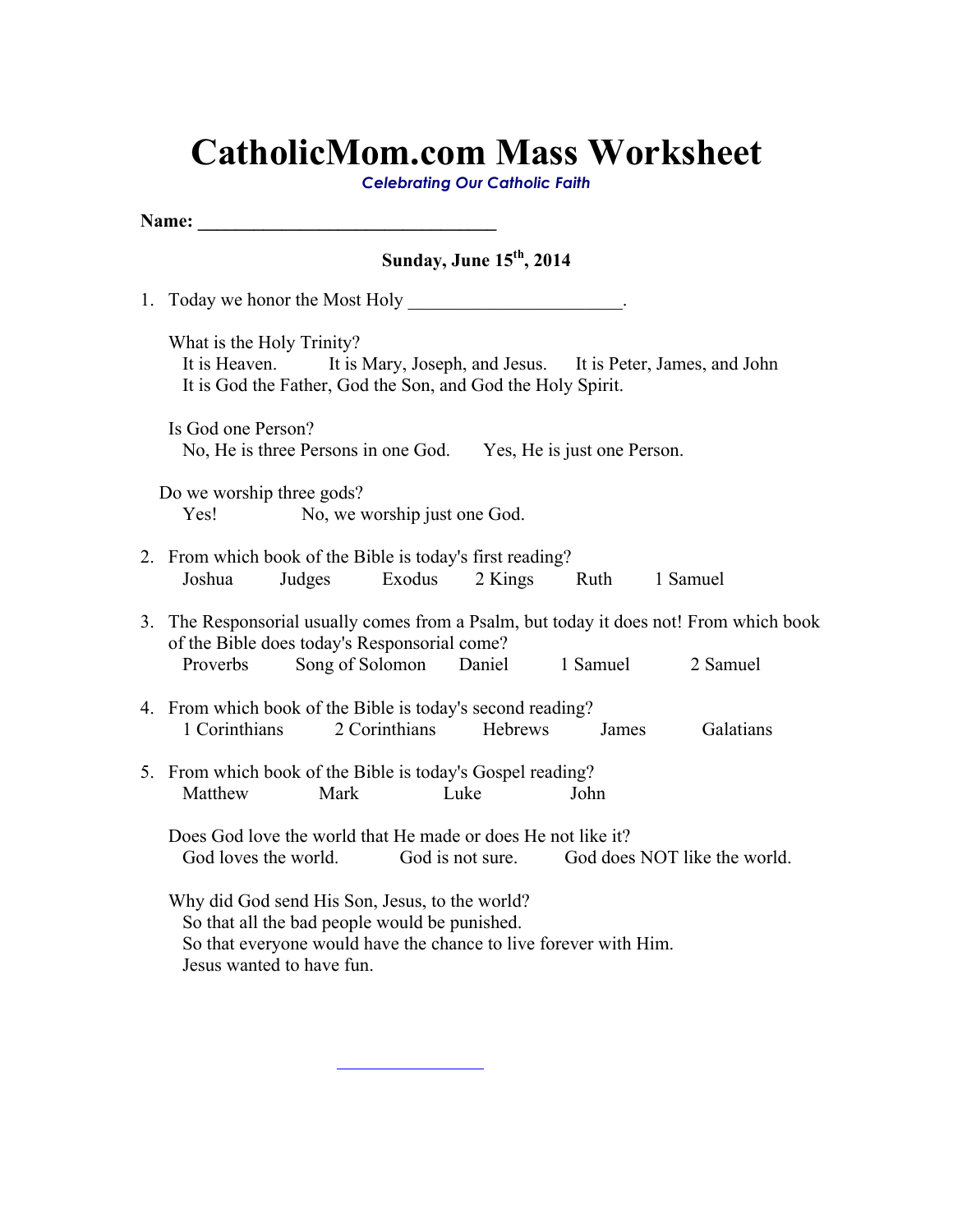## The Mystery of the Trinity

But when he, the Spirit of truth, comes, he will guide you into all the truth. He will not speak on his own; he will speak only what he hears, and he will tell you what is yet to come. He will glorify me because it is from me that he will receive what he will make known to you. All that belongs to the Father is mine. That is why I said the Spirit will receive from me what he will make known to you." John 16:13-15 (NIV)





| <b>TRUTH</b>   | <b>FATHER</b> | <b>RECEIVE</b> | <b>KNOWN</b>  | <b>GUIDE</b> |
|----------------|---------------|----------------|---------------|--------------|
| <b>MAKE</b>    | <b>SPEAK</b>  | <b>BELONGS</b> | <b>SPIRIT</b> | <b>MINE</b>  |
| <b>GLORIFY</b> | <b>COMES</b>  | TRUTH          | <b>HEARS</b>  | TELL         |

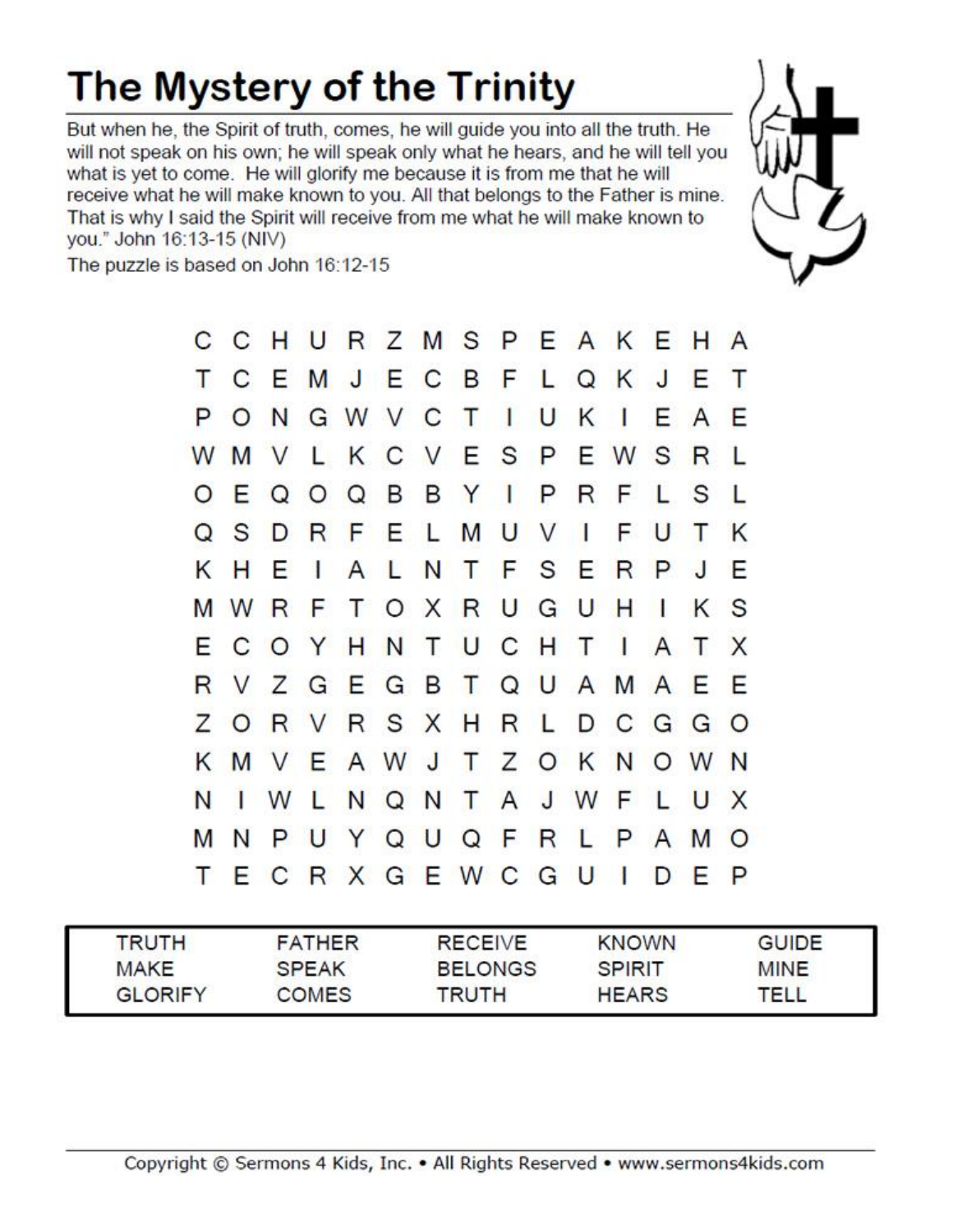# GOD SO LOVED THE WORLD! John 3:16-17 (NIV)





#### **ACROSS**

- 2. The creator of heaven and earth
- 4. To die or be destroyed
- 6. Accepts something as being true, genuine, or real
- 9. To set the punishment of someone who has committed a crime
- 10. Cared very deeply for someone

#### **DOWN**

- 1. The earth with its inhabitants and everything upon it
- 3. Anyone; any person
- 5. Lasting forever; without end
- 7. To rescue from danger or harm
- 8. Male offspring

#### **CHECK YOUR ANSWERS**

| <b>God</b> | Son     | believes | condemn |
|------------|---------|----------|---------|
| loved      | save    | perish   |         |
| world      | eternal | whover   |         |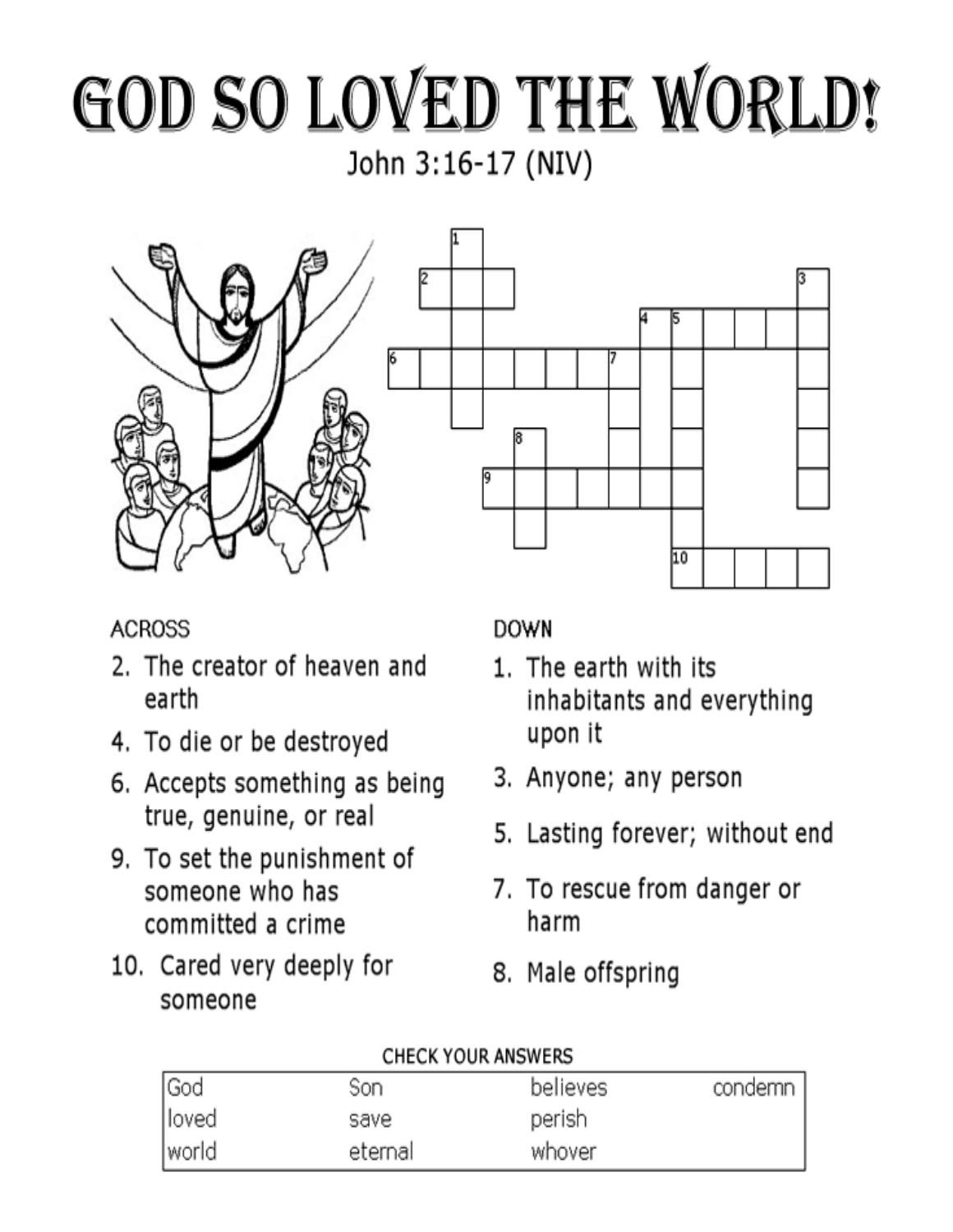### The Mystery of the Trinity

Each number represents a letter of the alphabet. Substitute the correct letter for the numbers to reveal the coded words. The words will be used in today's lesson about the Trinity.



| <b>RINITY</b> | <b>HREE</b>    | GOD | <b>MYSTERY</b> | HOLY |
|---------------|----------------|-----|----------------|------|
| <b>FATHER</b> | <b>PERSONS</b> | SON | SPIRIT         | ONE  |

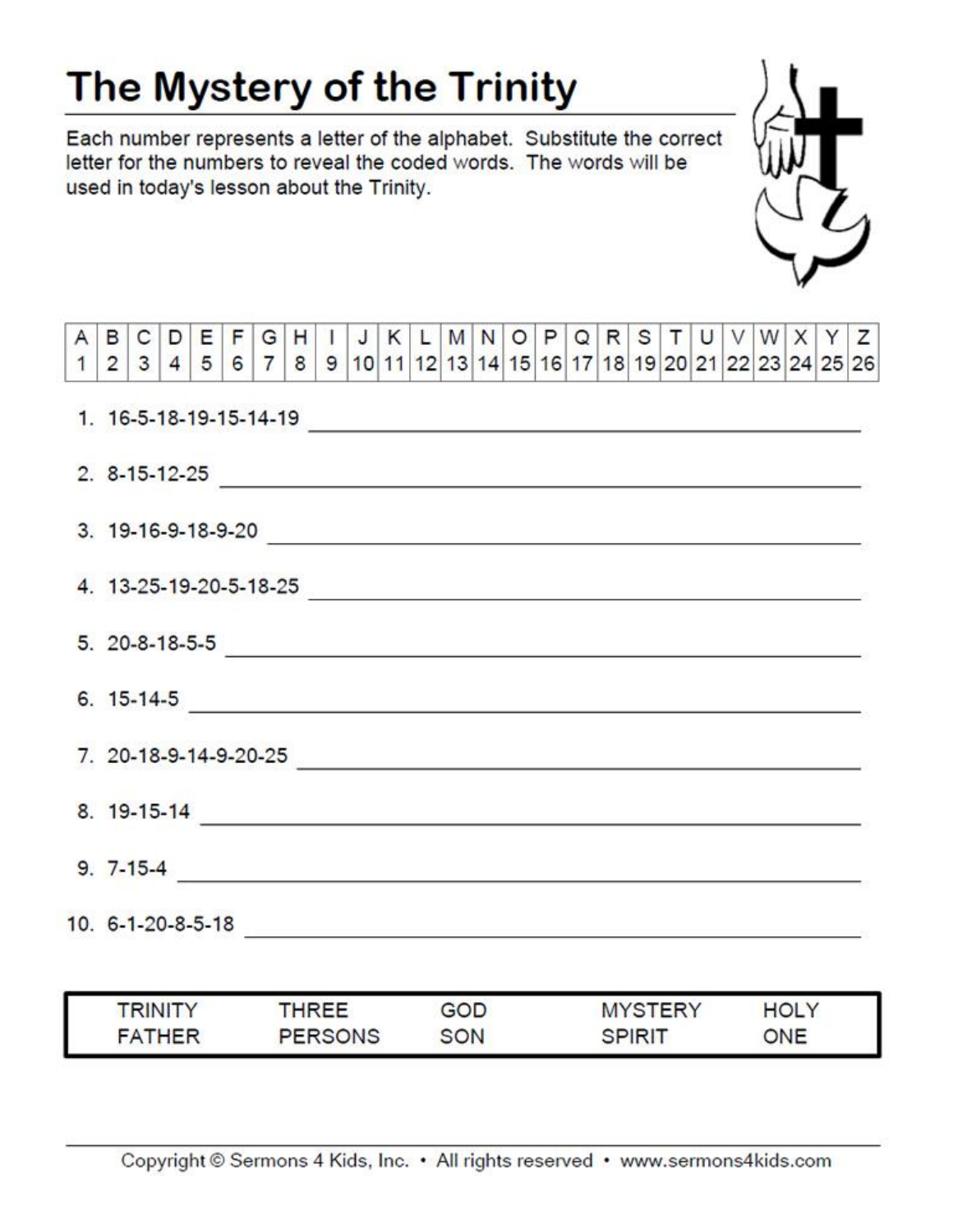## The Mystery of the Trinity

Enter the missing vowels to complete the words from today's lesson about the Trinity.



| 1. $TR_ N_T T'$                                                                |
|--------------------------------------------------------------------------------|
| 2. $SP - R - T$                                                                |
| 3. THR $\_$ $\_$                                                               |
| 4. $S_N$ $N_{\text{max}}$                                                      |
| $5.  N_ -  N_ - $                                                              |
|                                                                                |
| 7. $G - D$                                                                     |
|                                                                                |
|                                                                                |
| 10. $F_T H_R$<br>$\mathcal{L}^{\text{max}}$ , where $\mathcal{L}^{\text{max}}$ |

| <b>SPIRIT</b> | <b>PERSONS</b> | SON | THREE         | <b>RINITY</b> |
|---------------|----------------|-----|---------------|---------------|
| ONE           | MYSTERY        | GOD | <b>FATHER</b> | HOLY          |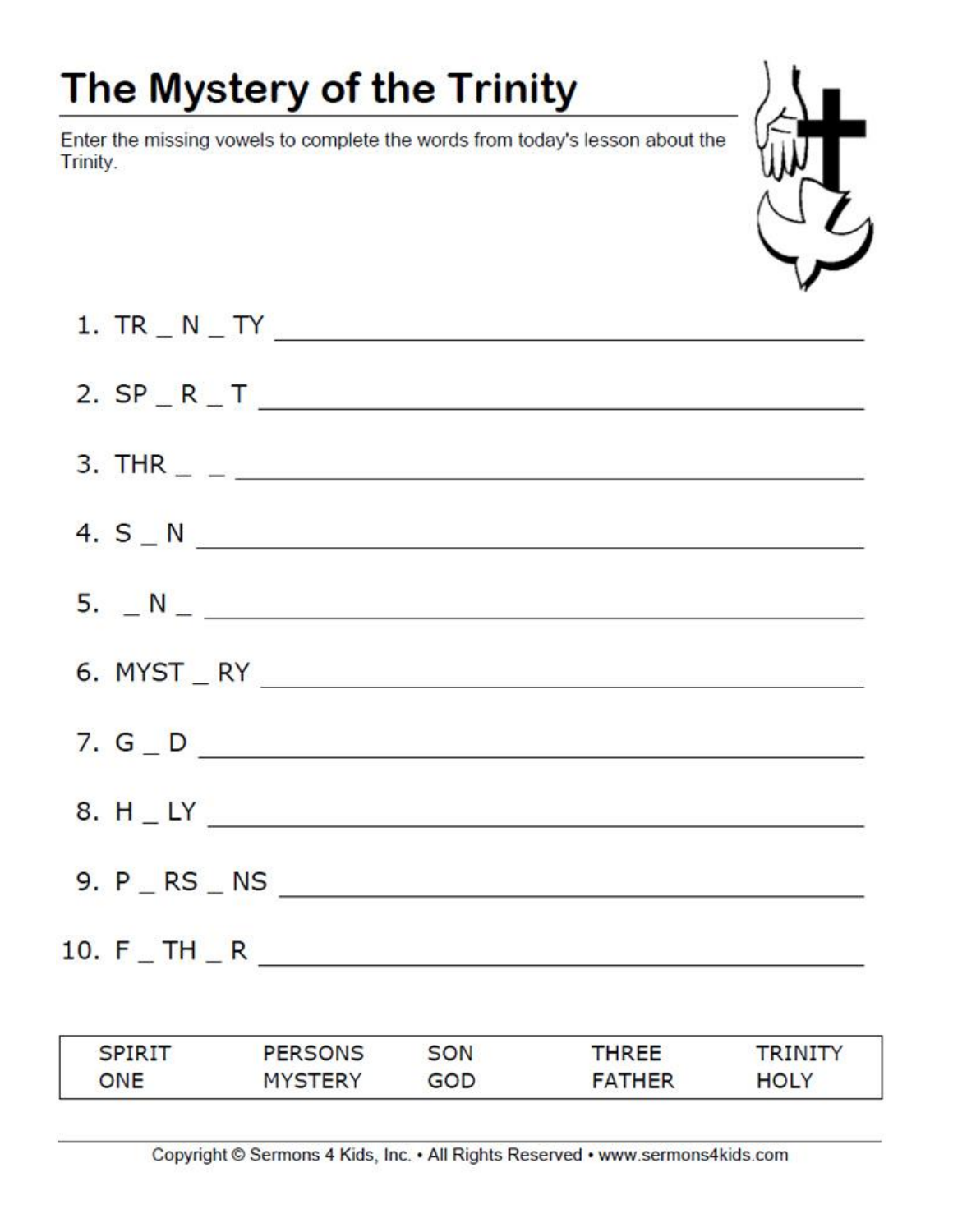## For God So Loved the World John 3:16 (NIV)

#### Name:

For God so loved the world that he gave his one and only Son, that whoever believes in him shall not perish but have eternal life. John 3:16 (NIV)

Each number represents a letter of the alphabet. Substitute the correct letter for the numbers to reveal the coded words.



| 1  2  3  4  5  6  7  8  9  10  11  12  13  14  15  16  17  18  19  20  21  22  23  24  25  26  <br> 0  W  S  G  D  K       Z   T  Q  M   P    J    F    E    R    V    B    X    A    C    U    L    N    H    Y |  |  |  |  |  |  |  |  |  |  |  |  |
|------------------------------------------------------------------------------------------------------------------------------------------------------------------------------------------------------------------|--|--|--|--|--|--|--|--|--|--|--|--|
|                                                                                                                                                                                                                  |  |  |  |  |  |  |  |  |  |  |  |  |

the control of the control of the control of the control of the control of the control of

- 1. 2-25-1-15-17-15-16
- $3.4-1-5$ 4 18-15-23-7-15-17-15-3 the control of the control of the control of the control of the control of 5. 4-20-17-15
- $6.23 7 14 15$  $7.3-1-24$ 8. 15-9-15-16-24-20-23 <u> 1989 - Johann Harry Harry Harry Harry Harry Harry Harry Harry Harry Harry Harry Harry Harry Harry Harry Harry</u> 9. 23-1-17-15-5 <u> 1989 - John Harry Harry Harry Harry Harry Harry Harry Harry Harry Harry Harry Harry Harry Harry Harry Harry H</u> 10. 12-15-16-7-3-25 11.  $1-24-23-26$

#### **CHECK YOUR ANSWERS**

| God   | gave | whoever  | eternal |
|-------|------|----------|---------|
| loved | only | believes | life    |
| world | Son  | perish   |         |